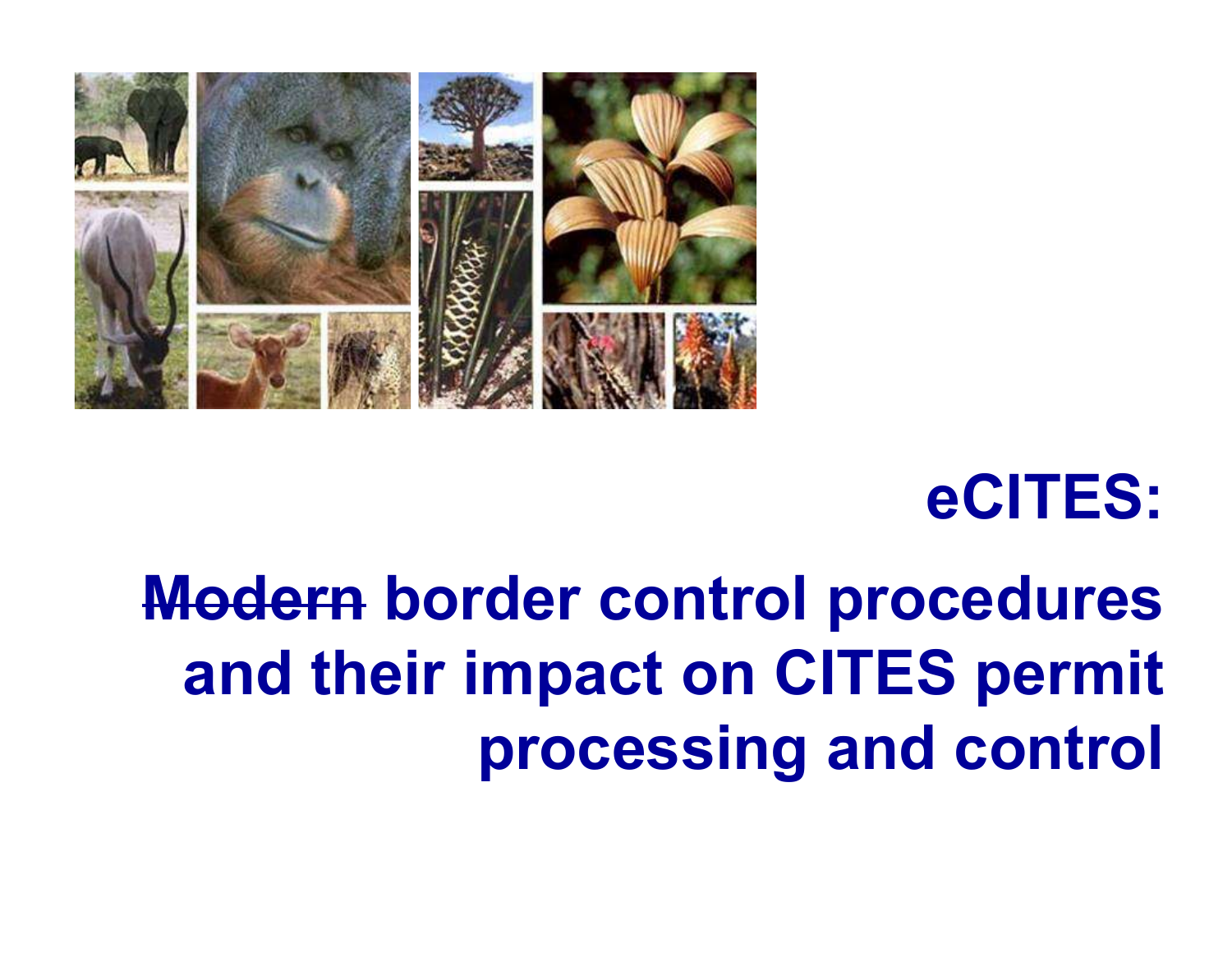### In this presentation

- **□ Current Customs control procedures**
- $\Box$  Customs control procedures and their impact on CITES permits and procedures
	- $\Box$  Electronic equivalent of physical signatures and stamps on CITES (electronic) permits
	- □ CITES Risk Management for targeted inspections

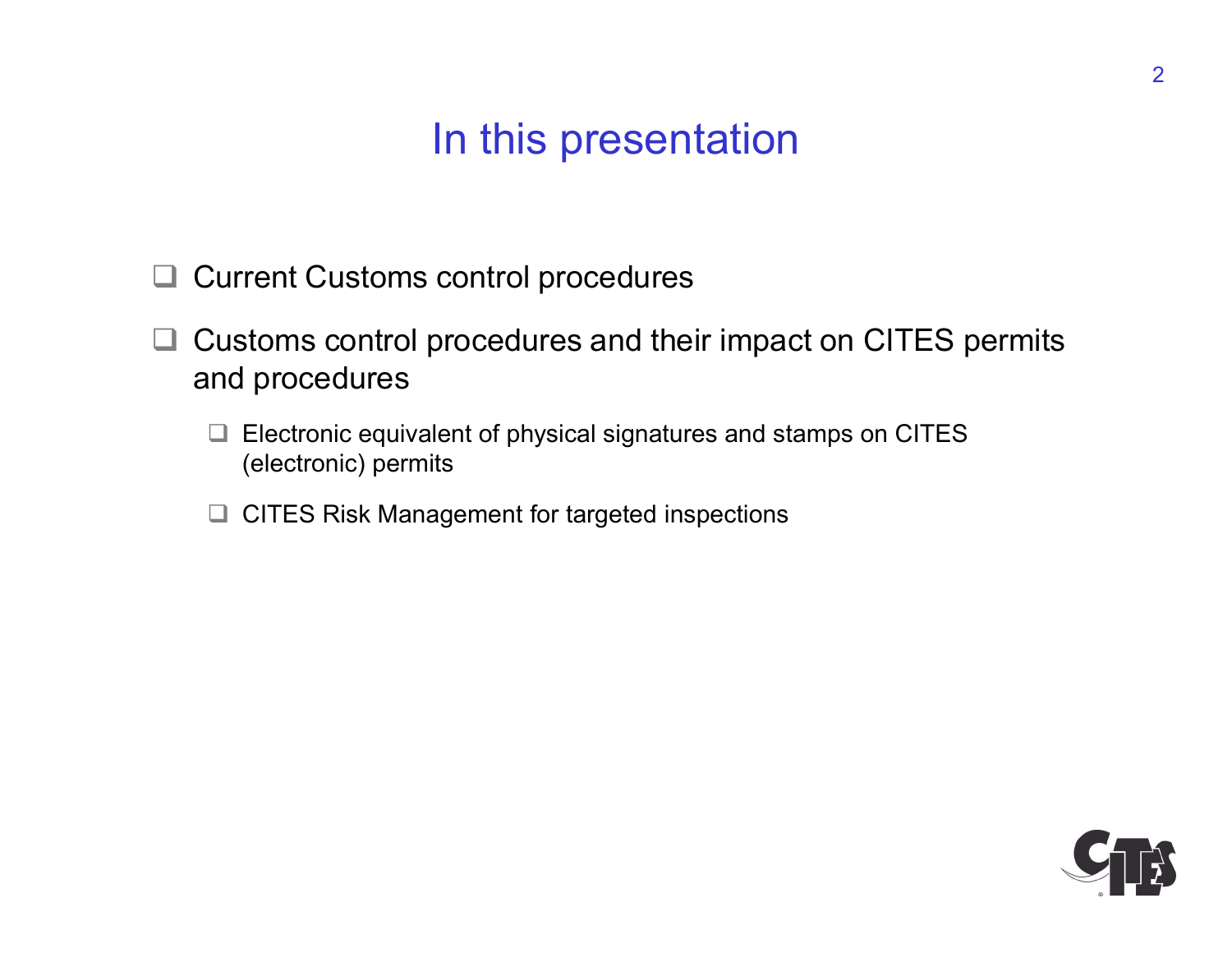#### Mandates of the WG on electronic systems

- □ Dec. 17.158 b).. Ensure the Resolution [Conf. 12.3] allows for electronic border clearance processes that are consistent with and incorporate the requirements of Articles III, IV, V and VI into any epermitting system, examining in particular the issues of presentation and validation
- □ Work programme of the WG in SC69 Doc. 40:
	- $\Box$  How do todays Customs clearance procedures and developments match with CITES processes?
	- □ What changes to Resolutions 11.17 (Rev. CoP17) and 12.3 (Rev. CoP17) would be needed to reflect these changes

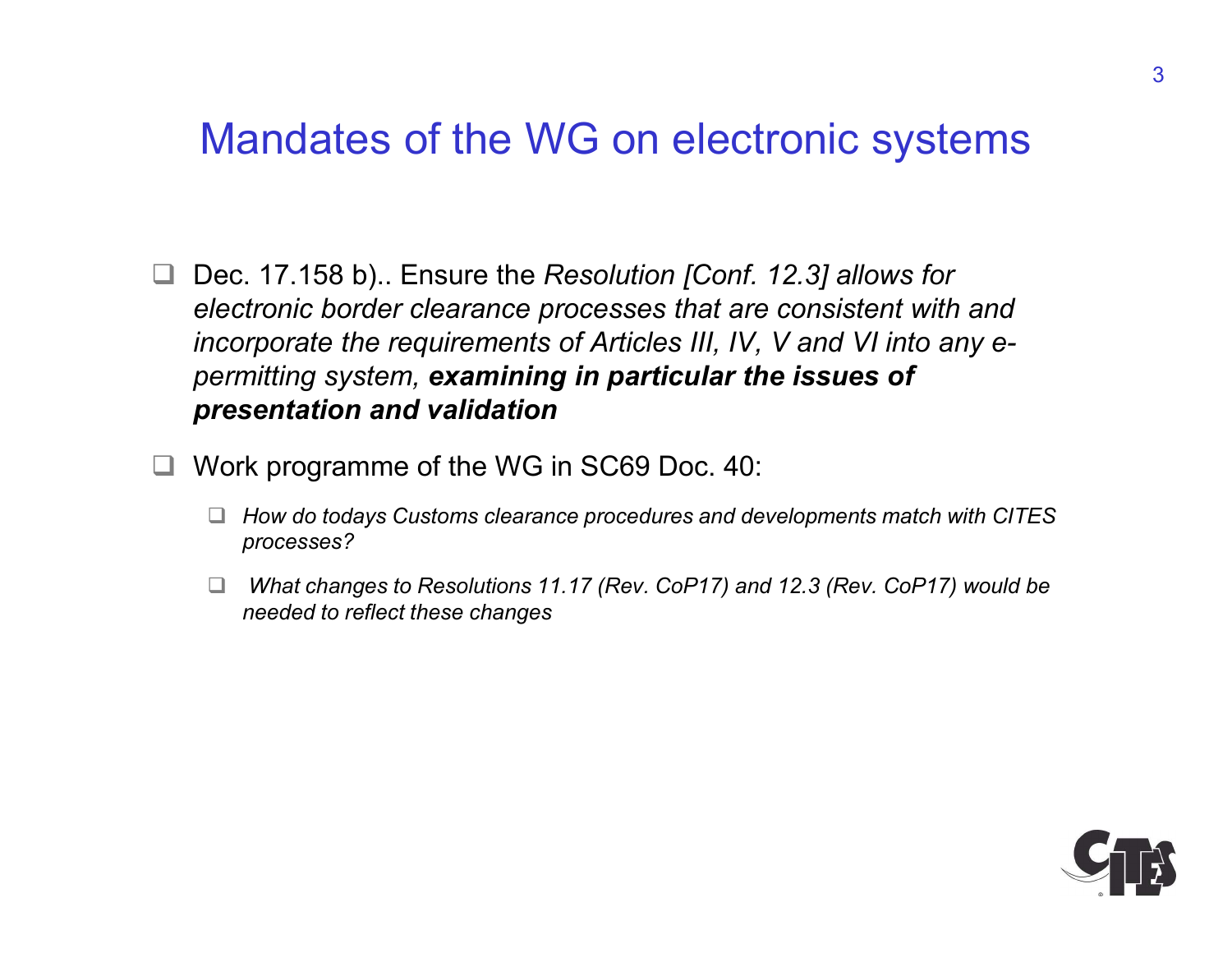#### Customs procedures (as we like to think of them)

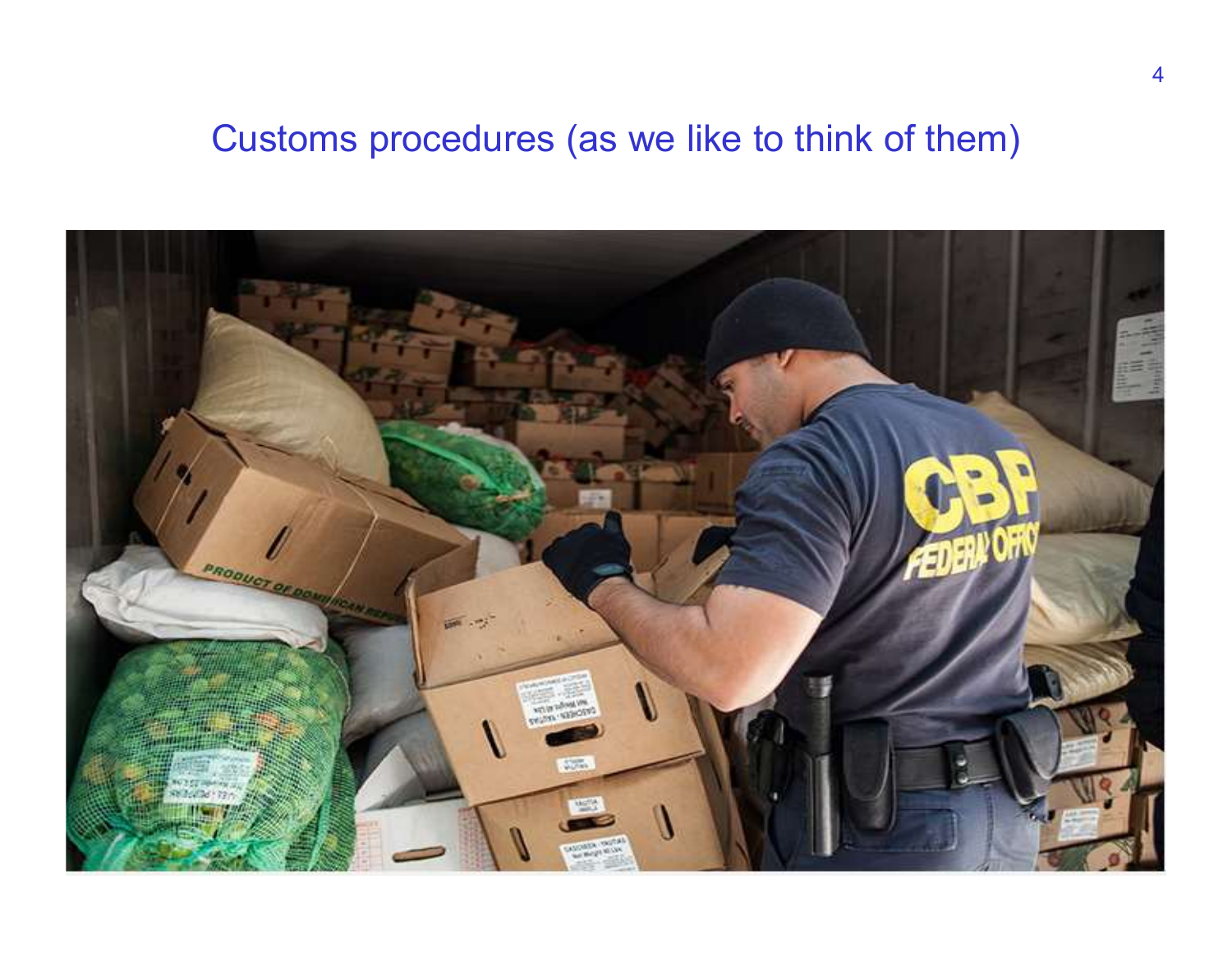#### Customs procedures (as they are)



UNODC and WCO on border controls:

- **□ 500 million ocean sea containers per year**
- Less than 2% are inspected
- Decisions are made by an electronic Customs management system based on a risk analysis
- □ 98% are cleared electronically
- □ Clearance and release in under 2 sec

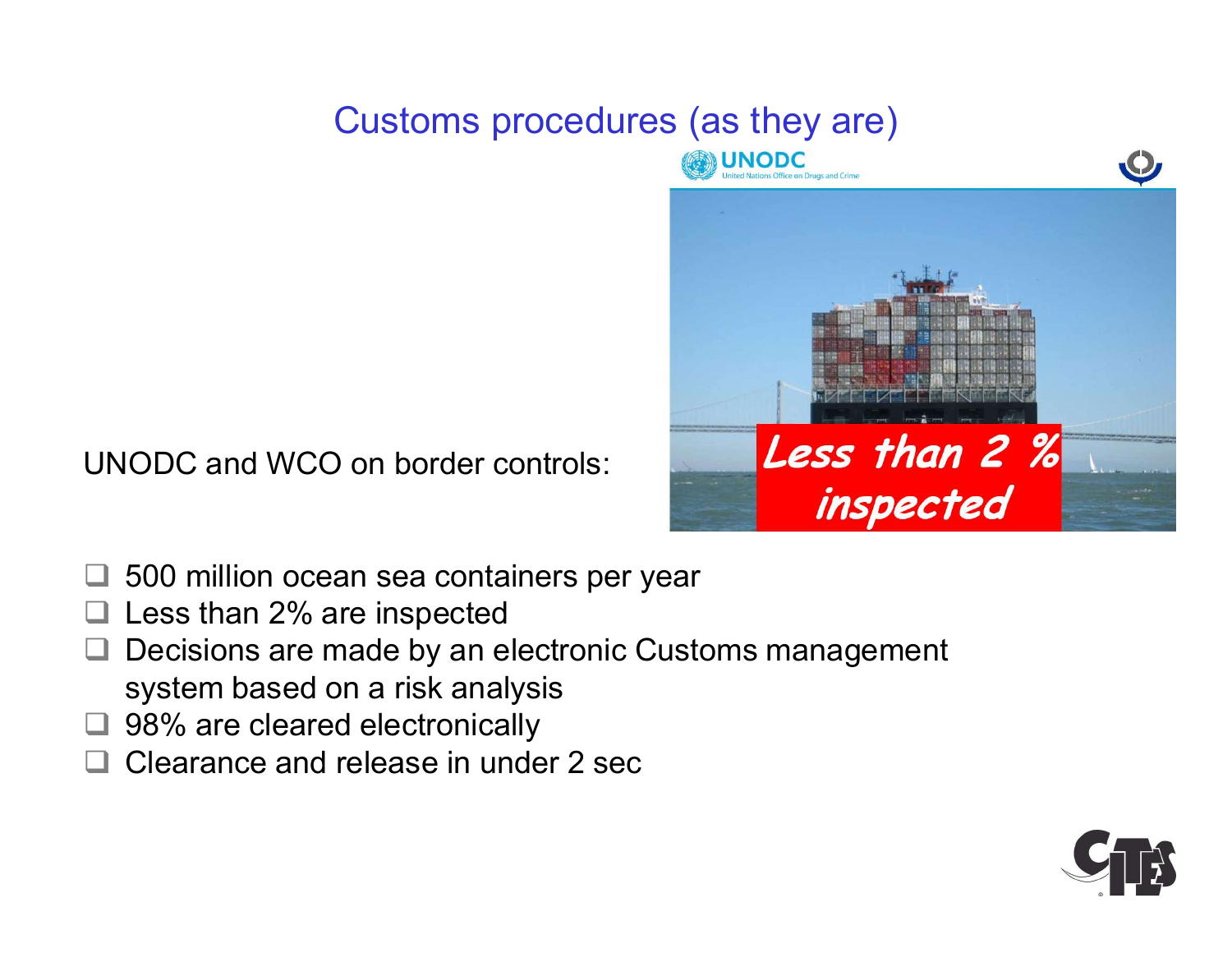## Border clearance processes (2017)

Figure 11: implementation stages of "formalities" measures globally



Source: The UN Global Survey on Trade Facilitation and Paperless Trade Implementation 2017.

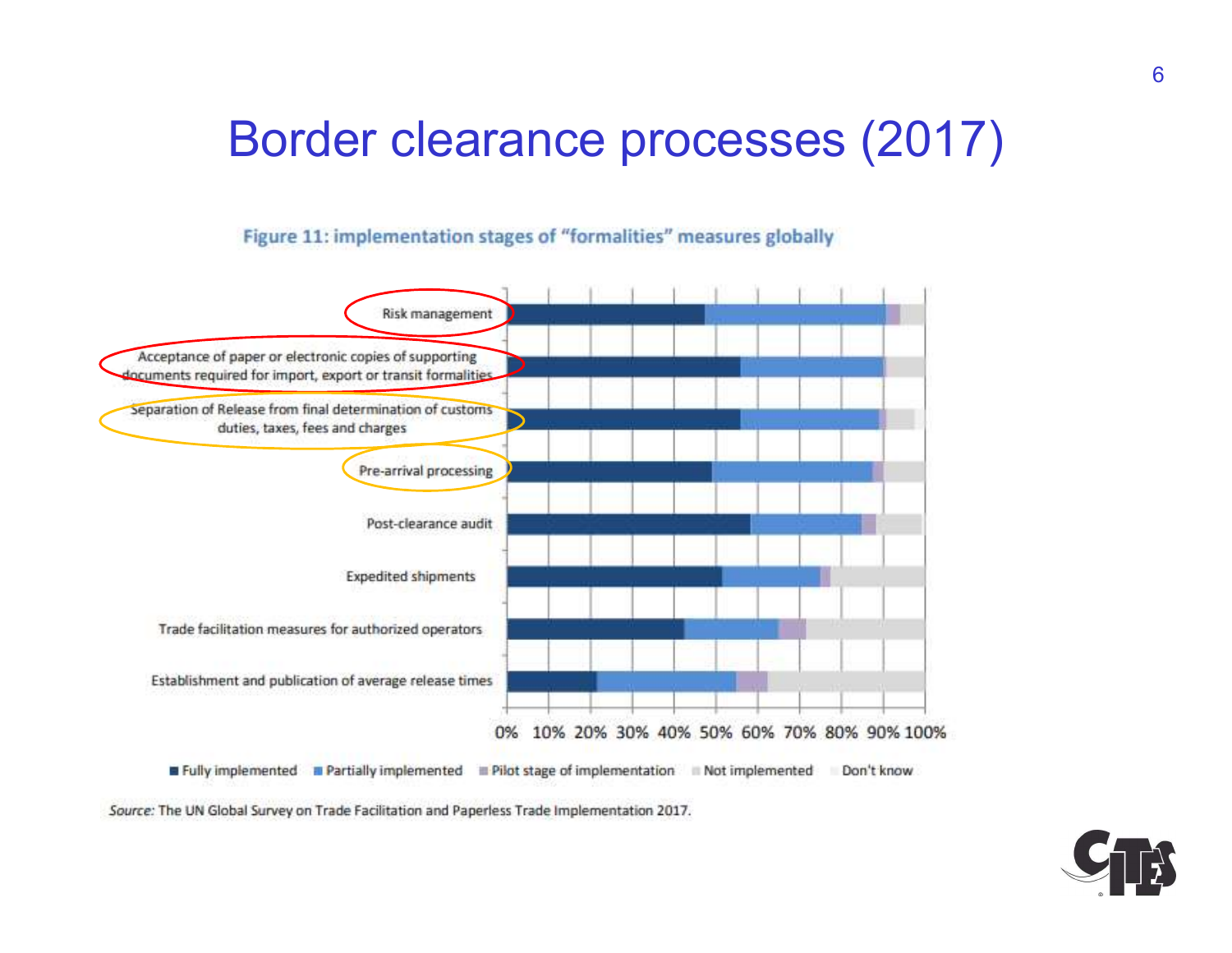#### A reality in developing AND developed countries



Figure 10: Implementation of "formalities" measures in various regions globally

Source: The UN Global Survey on Trade Facilitation and Paperless Trade Implementation 2017.

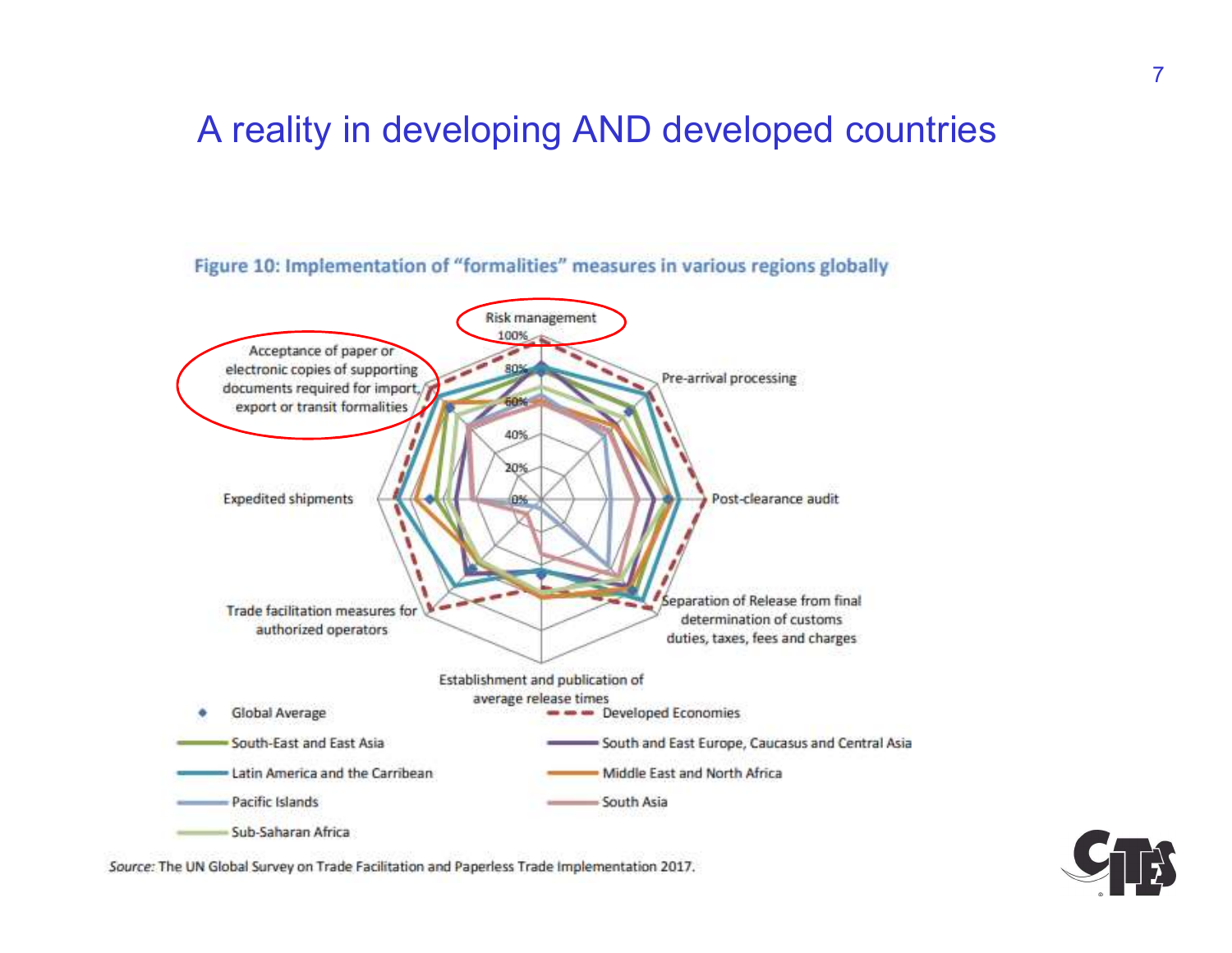#### Workshop in Gibraltar, May 2018: What is the impact of todays border procedures on CITES?

What is the situation in Customs?

 $\Box$  Customs clears large amounts of consignments in very short time



- $\Box$  Clearance of goods is done by an automated electronic system (which might decide to request support by a human)
- $\Box$  Customs controls based on risk management which leads to targeted inspections
- □ Paperless Customs workflow using either electronic documents (declaration, BoL, AWB, CoO) or electronic images (scan) of licenses, permits and certificates
- $\Box$  Customs works on hearsay data: The best (most reliable) information comes from the stakeholder that is at the source of the information (i.e. the exporter, shipper, ..)

Relevance for CITES permit processes

- $\Box$  Can we support a paperless Customs process, for example by allowing scanned copies of CITES permits?
- $\Box$  No CITES risk management, no targeted controls at the border: Do we want Customs to perform CITES Risk Management and targeted inspections? What do we need to put into place to make it happen?
- What do we have to do to get an electronic CITES control system at the broder?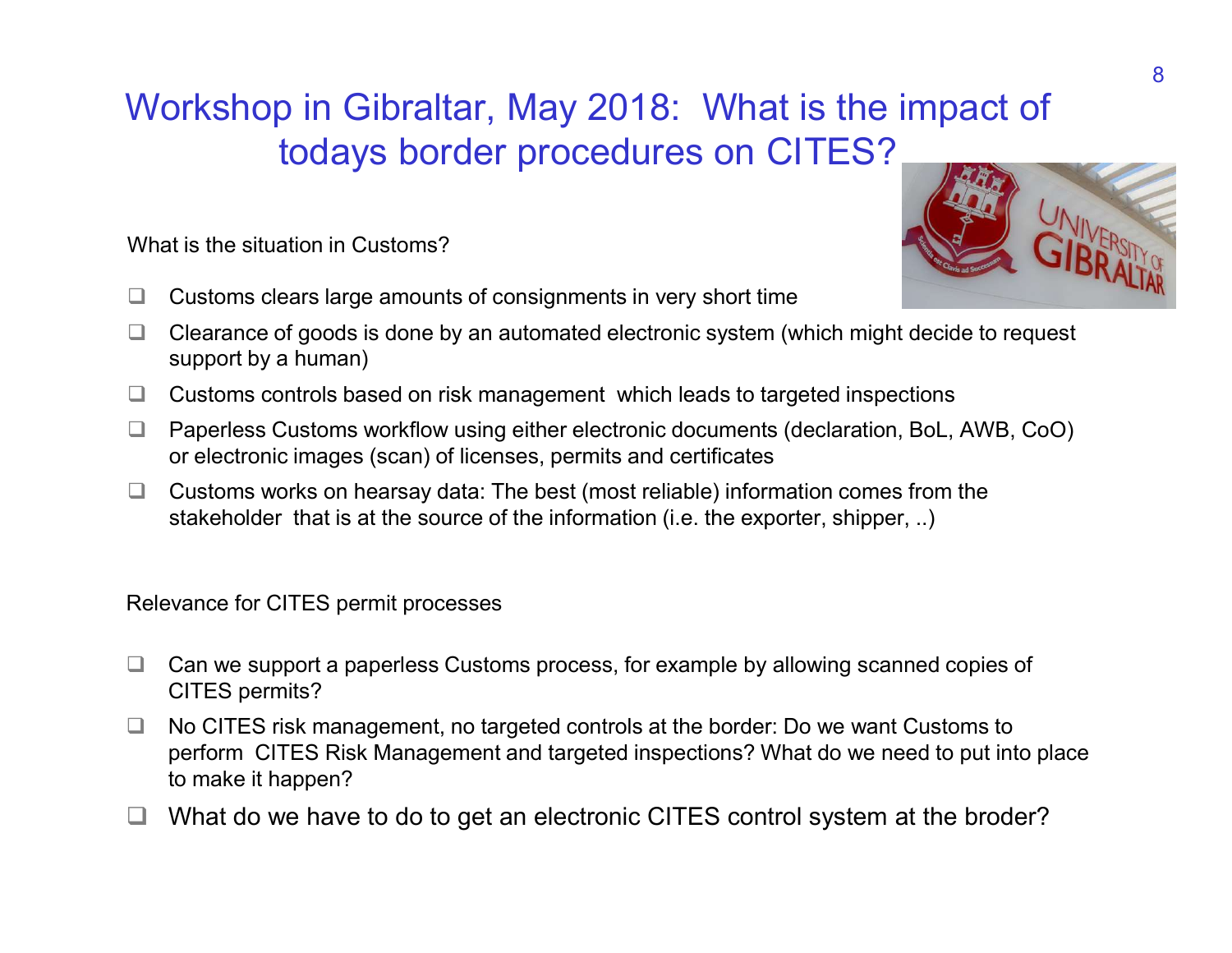#### CITES Risk Management & targeted Inspections

Possible structured approach to CITES Risk Management (ISO 31000 & WCO Customs Risk Management Compendium)

define/review Party specific CITES risks  $\rightarrow$  analyze relevant illegal trade  $\rightarrow$  define CITES selectivity criteria for targeted controls  $\rightarrow$  fine tune selectivity criteria against illegal trade reports (Would we have detected this one?)  $\rightarrow$  deploy Risk Management  $\rightarrow$  control false negative and false positive  $\rightarrow$  improve (start again)

Requires policy support, tools and capacity building

- □ Awareness of Parties on the importance and role of RM for CITES controls
- □ Recommendations from CoP
- □ Collaboration between MAs and Customs authorities on RM
- $\Box$  Development of quidelines, training materials and support to MAs
- $\Box$  Create by-in and establish collaboration: capacity building, workshops, exchange of experiences..

It can be done but not in a day!

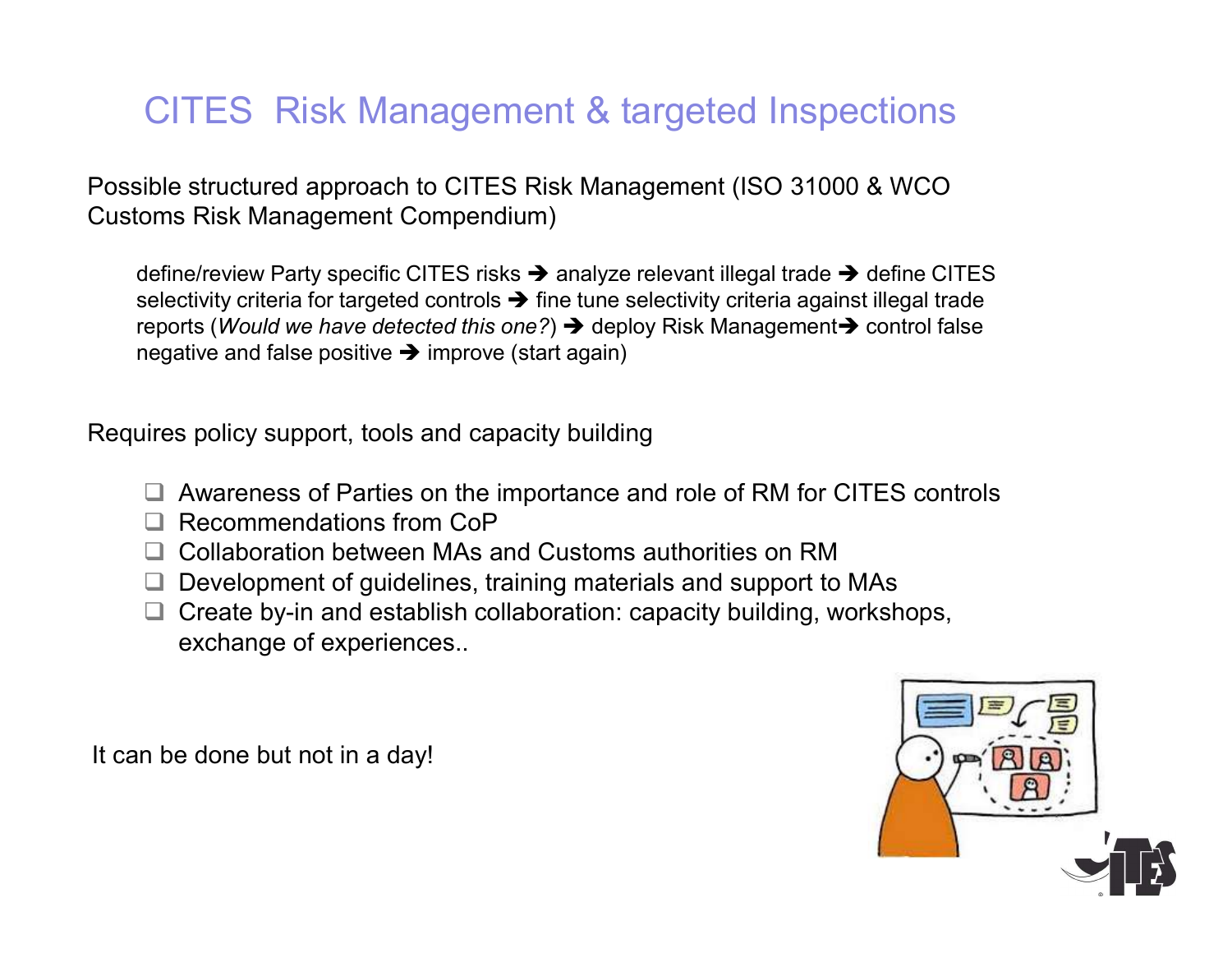#### Electronic signatures in CITES permits



#### Electronic signature:

An electronic signature can be implemented by a process that is considered a functional equivalent of a physical signature considered a functional equivalent of a physical signature

Example of electronic signature: eBanking

Requirements for electronic signatures in CITES permits described in SC70 Doc. 40 Annex 2

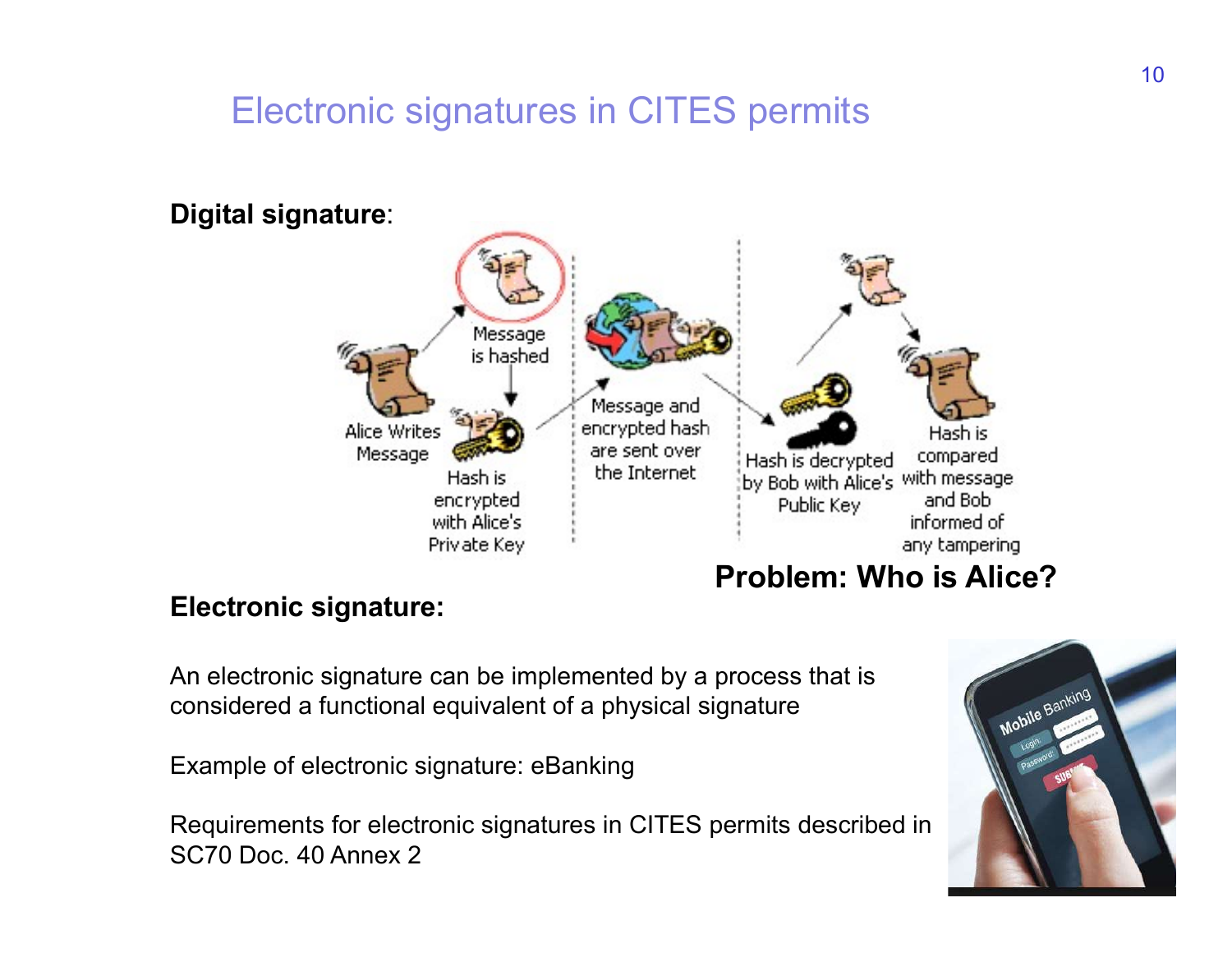#### Guidance on electronic signatures in SC70 Doc. 40

Recommendations to Parties when implementing electronic signatures for electronic CITES permits

- □ Use UN/CEFACT Recommendation 14 as quidance
- $\Box$  All users to the CITES system must be authenticated
- $\Box$  The CITEs system must keep an audit trail on all activities
- $\Box$  Retain archive of audit trail for not fewer than 5 years after expiry date of permit

Question from UK and Singapore:

An MA uses an electronic system (meeting above requirements) that prints a paper permit. Authentication can be proofed through secure paper/online access to the electronic permit system.

Does the process replace the need of a physical signature on the paper permit?

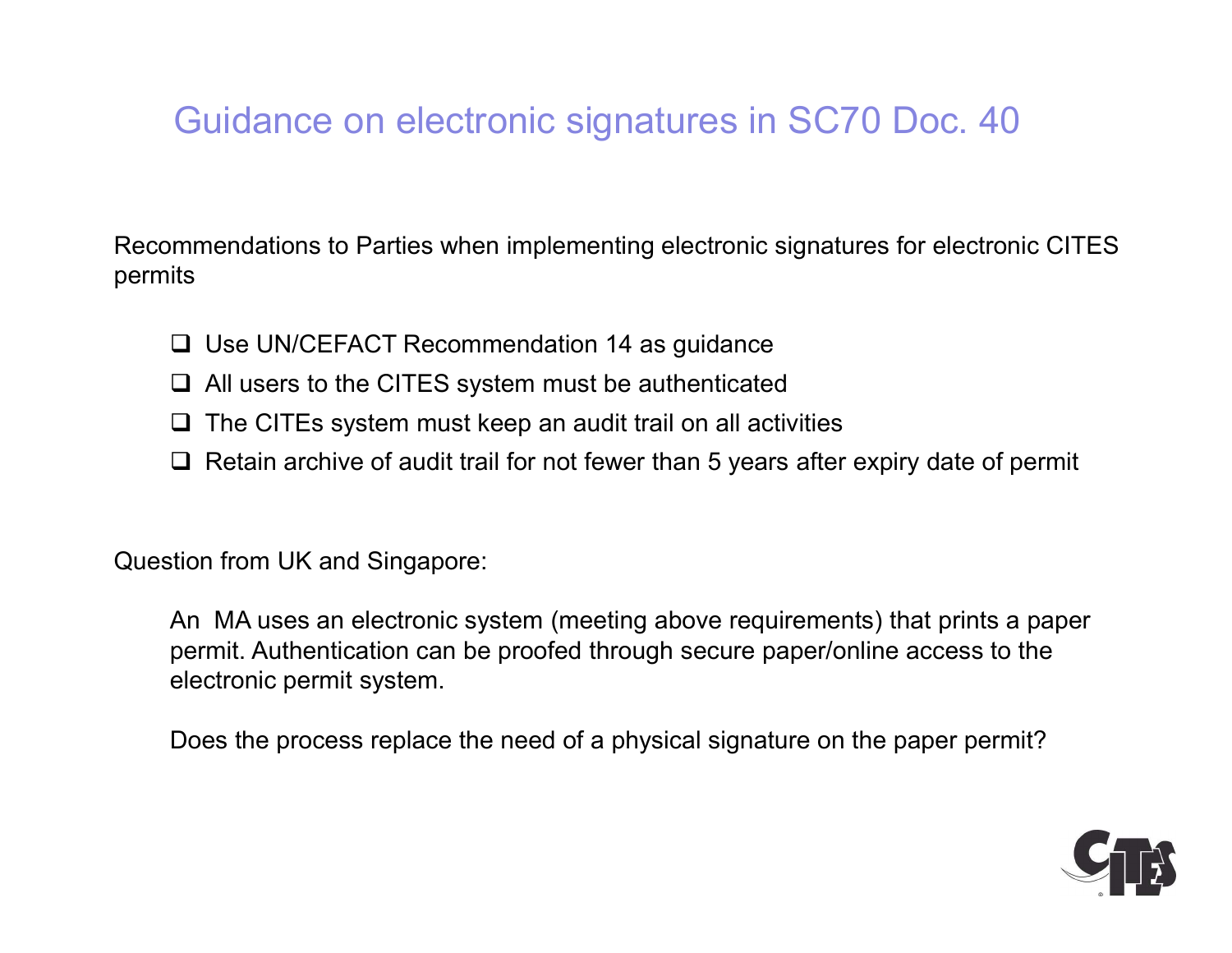# Electronic procedures and impact on CITES: May<br>for the new Working Group<br>Mandate for Working Group at CoP18<br>18.XXB Directed to the Standing Committee<br>The Standing Committee shall establish a **Working Group on electron**<br>pro Electronic procedures and impact on CITES: Mandates for the new Working Group

Mandate for Working Group at CoP18

The Standing Committee shall establish a Working Group on electronic permit processing and efficient control procedures to work in collaboration with the CITES Secretariat to undertake the following tasks:

i) to work with .., to continue the development of joint projects that would **facilitate Parties'** access to electronic permitting services and their alignment to international trade standards and norms, such as the further development and implementation of the UNCTAD aCITES system;

ii) to work with the World Customs Organization, the United Nations Office on Drugs and Crime, the Global Container Control Programme and other relevant national and international organizations and initiatives to develop recommendations, guidelines and training materials to support the establishment of risk based trade control systems to combat illegal trade in wildlife and facilitate compliant trade;

iv) develop recommendations and best practice guidelines for CITES permit issuance and control processes when using electronic CITES permit systems and information exchanges;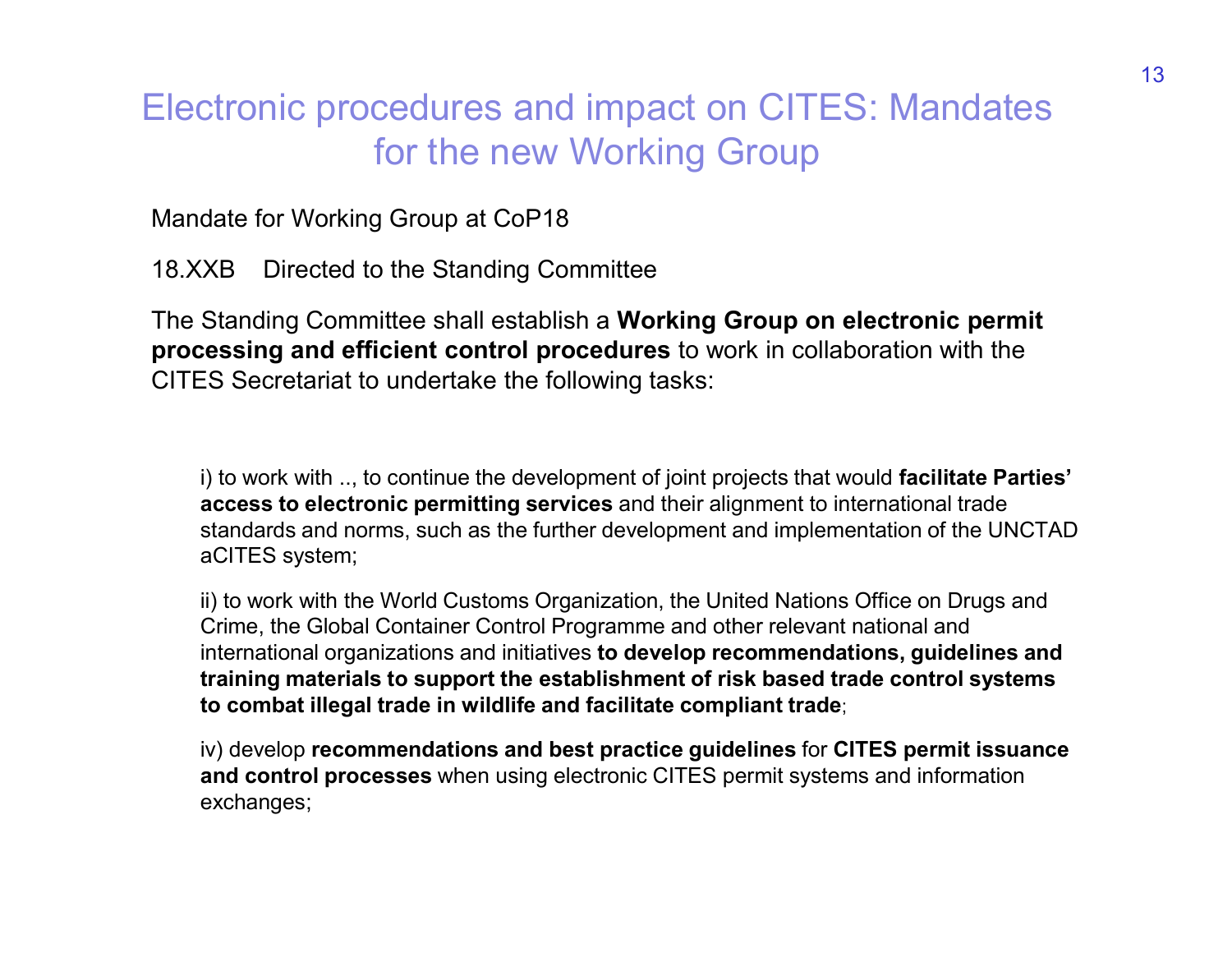#### References

#### Container Control Programme Annual Report 2015: http://www.unodc.org/documents/organizedcrime/containerprogramme/CCP\_Annual\_Report\_2015\_final\_February.pdf

#### Trade Facilitation and Paperless Trade Implementation Global Report 2017 http://www.unece.org/fileadmin/DAM/trade/TF\_JointUNRCsApproach/GlobalReport\_Oct2017.pdf

#### Overview of important seizures in the European Union, January to December 2016; briefing prepared by TRAFFIC for the European Commission

ttp://ec.europa.eu/environment/cites/pdf/reports/2016\_overview\_significant\_seizures.pdf

Report of the Working Group on electronic systems and Information technology, CITES SC70 Doc. 40

https://cites.org/eng/com/sc/70/index.php